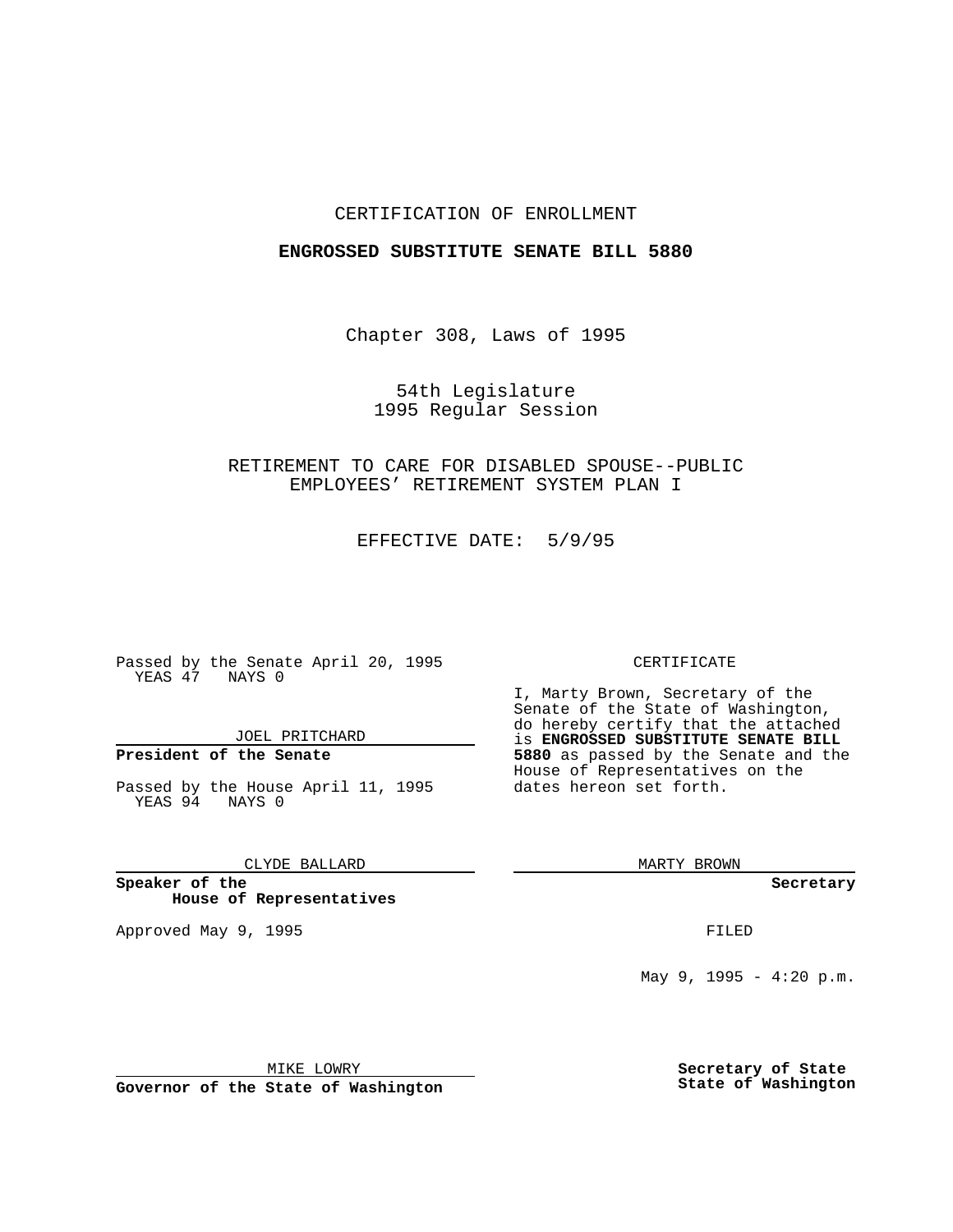## **ENGROSSED SUBSTITUTE SENATE BILL 5880** \_\_\_\_\_\_\_\_\_\_\_\_\_\_\_\_\_\_\_\_\_\_\_\_\_\_\_\_\_\_\_\_\_\_\_\_\_\_\_\_\_\_\_\_\_\_\_

\_\_\_\_\_\_\_\_\_\_\_\_\_\_\_\_\_\_\_\_\_\_\_\_\_\_\_\_\_\_\_\_\_\_\_\_\_\_\_\_\_\_\_\_\_\_\_

AS AMENDED BY THE HOUSE

Passed Legislature - 1995 Regular Session

## **State of Washington 54th Legislature 1995 Regular Session**

**By** Senate Committee on Ways & Means (originally sponsored by Senators Haugen, Spanel and Winsley)

Read first time 03/06/95.

1 AN ACT Relating to retirement in order to care for a disabled 2 spouse; creating a new section; and declaring an emergency.

3 BE IT ENACTED BY THE LEGISLATURE OF THE STATE OF WASHINGTON:

 NEW SECTION. **Sec. 1.** A member of plan I of the public employee's retirement system who has at least twenty years of service and whose spouse has become severely and permanently incapacitated prior to the effective date of this act, may be retired and receive a benefit under RCW 41.40.190 actuarially reduced from the earliest age the member could have retired under RCW 41.40.180, subject to the following conditions:

11 (1) The member's spouse is mentally or physically incapacitated and 12 the incapacity is likely to be permanent;

13 (2) The member's spouse needs twenty-four hour, in-home care; and 14 (3) The member's application for retirement is received prior to 15 July 1, 1995.

16 NEW SECTION. **Sec. 2.** This act is necessary for the immediate 17 preservation of the public peace, health, or safety, or support of the